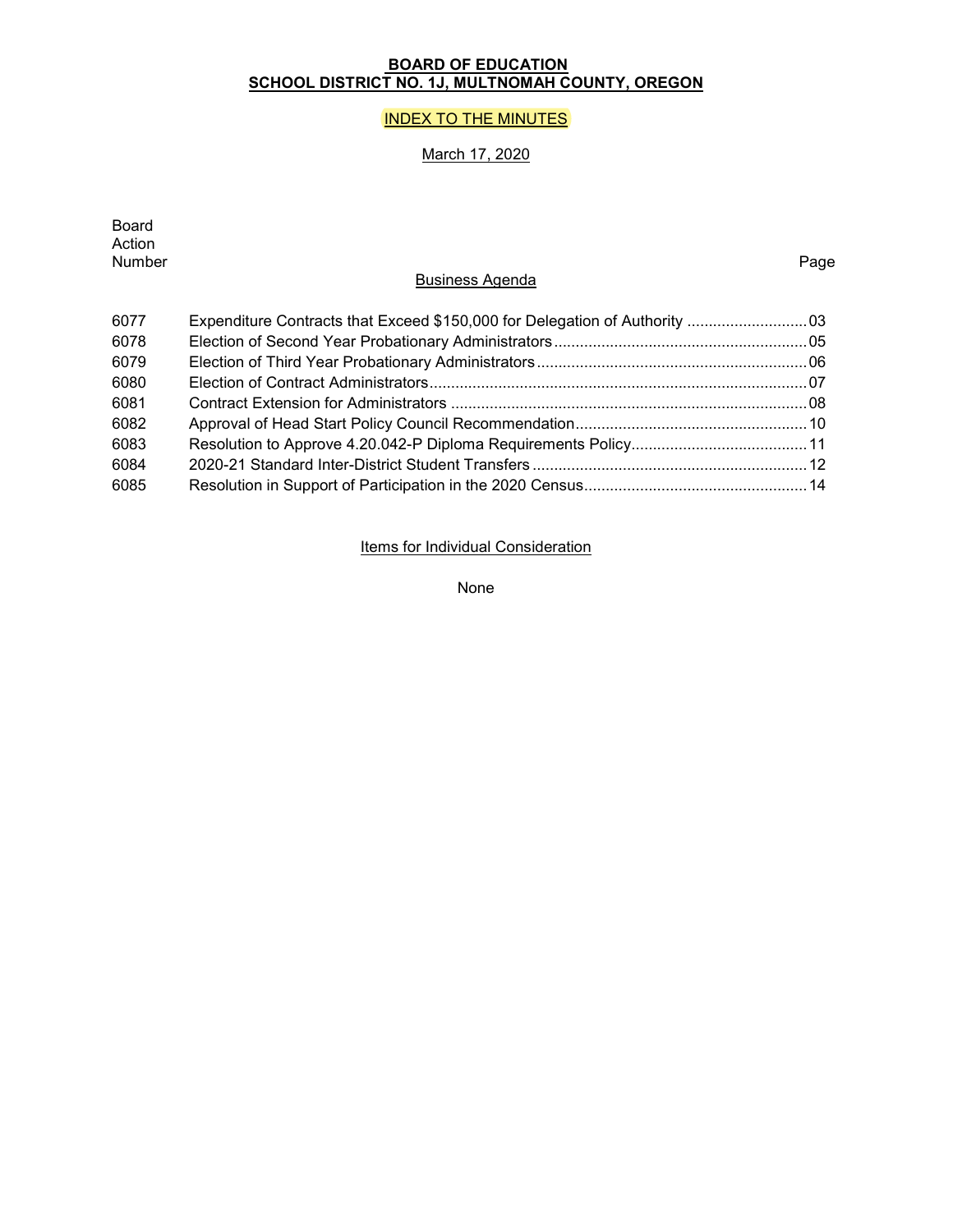# Business Agenda

# Resolutions Number 6077 through 6085

During a committee of the whole, Director Brim-Edwards moved and Director Scott seconded the motion to adopt Resolutions 6077 through 6085. The motion was put to a voice vote and passed unanimously (7 yes, 0-no), with Student Representative Latterell voting yes, unofficially.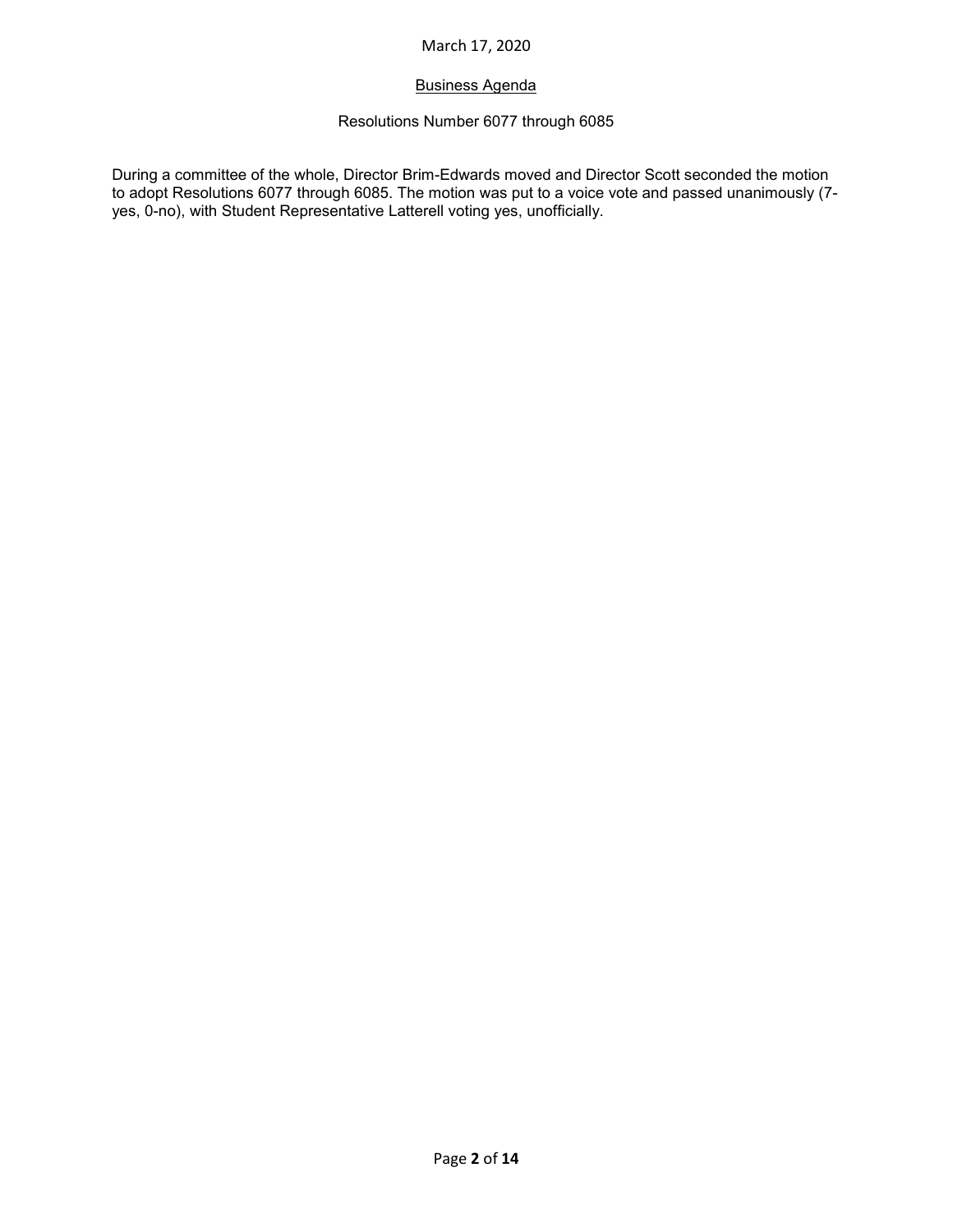## Expenditure Contracts that Exceed \$150,000 for Delegation of Authority

#### **RECITAL**

Portland Public Schools ("District") Public Contracting Rules PPS-45-0200 ("Authority to Approve District Contracts; Delegation of Authority to Superintendent") requires the Board of Education ("Board") enter into contracts and approve payment for products, materials, supplies, capital outlay, equipment, and services whenever the total amount exceeds \$150,000 per contract, excepting settlement or real property agreements. Contracts meeting this criterion are listed below.

## **RESOLUTION**

The Superintendent recommends that the Board approve these contracts. The Board accepts this recommendation and by this resolution authorizes the Deputy Clerk to enter into the following agreements.

#### **Contractor Contract Term Contract Type Description of Services Contract Amount Responsible Administrator, Funding Source** BSN Sports/US Games 3/18/20 through 9/30/20 Option to renew for one additional one year term through 9/30/21 Cooperative **Contract** COA 69426 Provide baseline inventory of physical education equipment for students at all PPS schools. Cooperative Procurement Group: ONMNIA Partners Original Amount: \$300,000 Total through maximum renewal: \$600,000 K. Cuellar Fund 101 Dept. 5555 Skyward Construction | 3/18/20 through 12/31/20 Construction C 69431 Fire alarm upgrades at Beaumont, Beverly Cleary/Fernwood, Sabin, Forest Park, and Alliance at Meek. ITB-C 2019-2728 \$1,760,000 C. Hertz Fund 455 Dept. 5511 Project DS003 Clarity Construction Inc. 3/18/20 through 3/5/21 Construction  $C.69409$ Window replacement at Skyline **School**. ITB-C 2020-2731 \$156,560 C. Hertz Fund 423 Dept. 5597 Project EB006 Skyward Construction 3/18/20 through 2/20/21 **Construction** C 69471 Fire alarm upgrades at Astor, Kenton, Laurelhurst, MLC, and Vernon schools. ITB-C 2019-2727 \$1,763,000 C. Hertz Fund 455 Dept. 5511 Project DS003 Stoner Electric, Inc. | 3/18/20 through 10/30/20 **Construction** C 69421 TechSmart Wifi upgrades at James John, Rosa Parks, Woodlawn, Lee, and Boise-Eliot schools. ITB-C 2019-2704 \$173.990 C. Hertz Fund 205 Dept. 5581 Grant G1561 Ross Builders NW 3/18/20 through 1/29/21 Construction C 69470 Fire alarm upgrades at Atkinson, Grout, Robert Gray, and Stephenson schools. ITB-C 2019-2726 \$1,377,263 C. Hertz Fund 455 Dept. 5511 Project DS003 Empower Digital Solutions, LLC 3/18/20 through 10/30/20 Construction C 69435 TechSmart Wifi upgrades at Kelly, Woodmere, Marysville, Harrison Park, and Vestal schools. ITB-C 2019-2705 \$183,095 C. Hertz Fund 205 Dept. 5581 Grant G1561 2KG Contractors, Inc. | 3/18/20 through 11/27/20 Construction C 69432 Chapman roof replacement. ITB-C 2019-2724 \$3,185,000 C. Hertz Fund 455 Dept. 5511

#### **NEW CONTRACTS**

Project DS006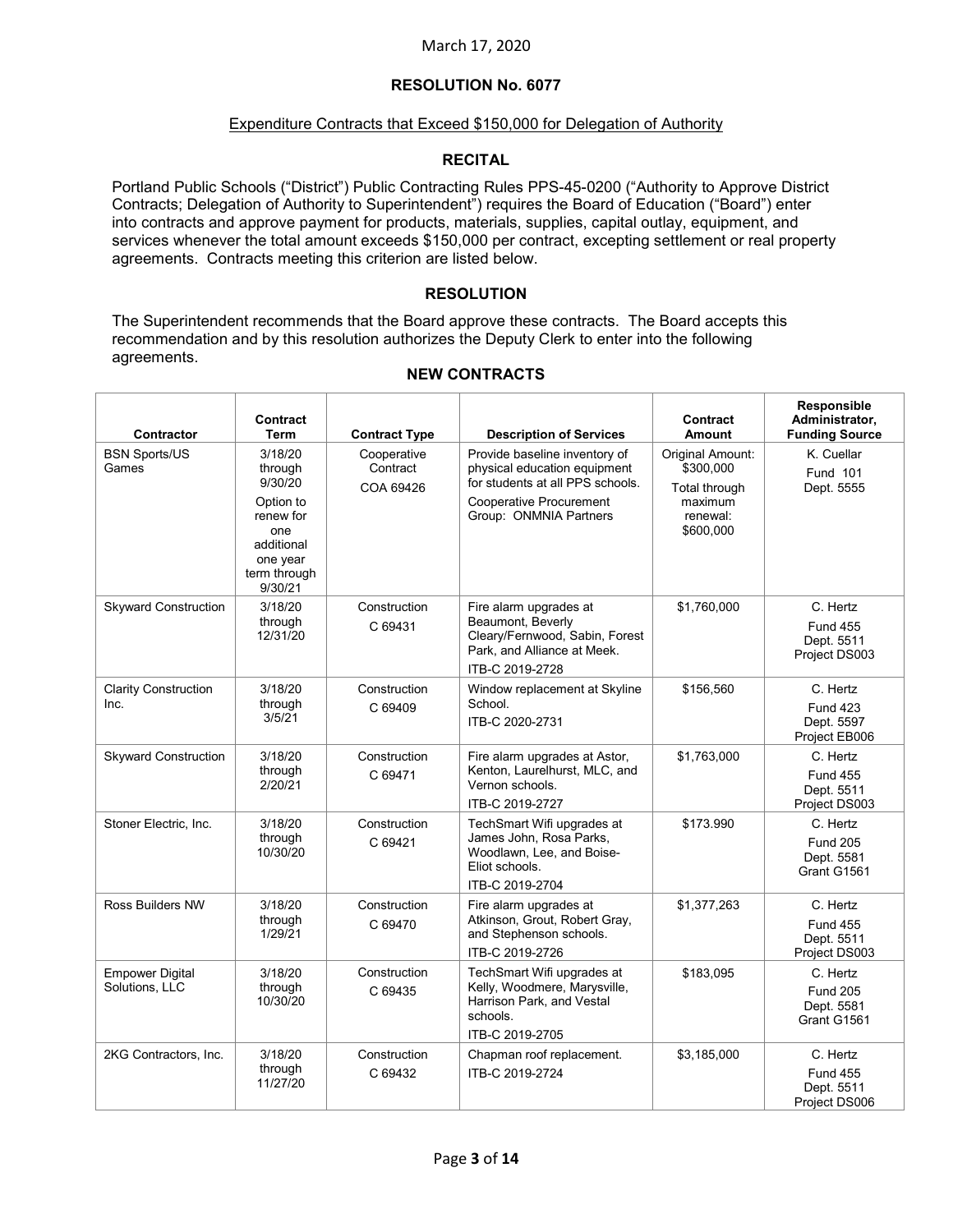| Roadrunner<br>Pizza/Roadrunner<br>Home Bake, Inc. | TBD | Cooperative<br>Contract<br>COA XXXXX* | USDA cheese processing for<br>topping local, proof and bake<br>pizzas. | \$1.400.000 | C. Hertz |
|---------------------------------------------------|-----|---------------------------------------|------------------------------------------------------------------------|-------------|----------|
|                                                   |     |                                       | Oregon Department of<br>Education                                      |             |          |

\* Contract is in negotiation and not finalized at this time. Staff seeks advanced authorization for this contract pursuant to the Purchasing & Contracting Delegation of Authority Administrative Directive, 8.50.105-AD, Section X(4): "The District may seek an 'advanced authorization' from the PPS Board of Education for any contract upon the approval of the Director of Purchasing & Contracting. The cost of the contract shall be a 'Not to Exceed' amount. Once the Board has approved it, no further authorization for the contract is required, providing the contract value remains at or below the 'Not to Exceed' amount."

## **NEW INTERGOVERNMENTAL AGREEMENTS ("IGAs")**

No New IGAs

# **AMENDMENTS TO EXISTING CONTRACTS**

No New Amendments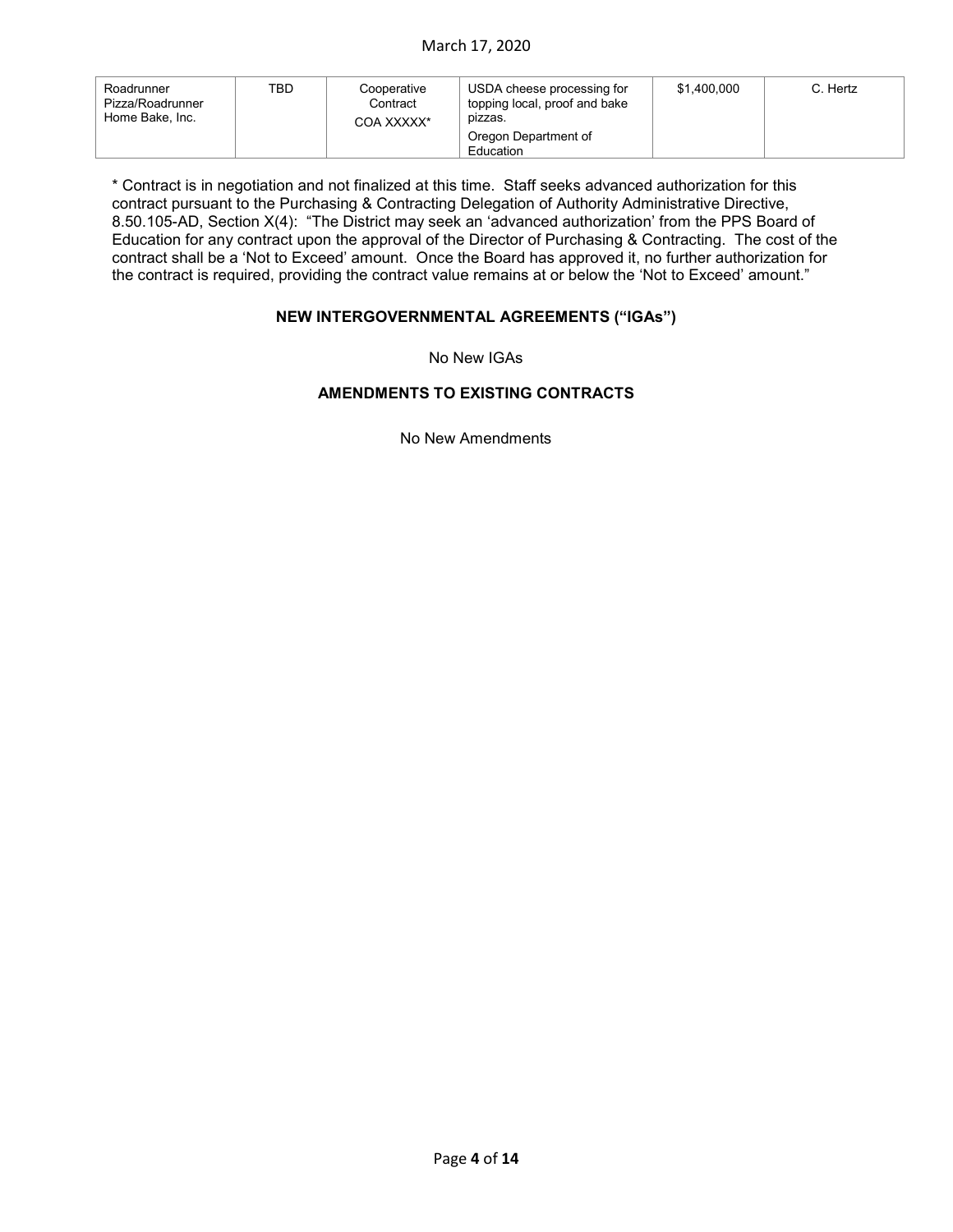# **RESOLUTION No. 6078**

#### Election of Second Year Probationary Administrators

### **RECITAL**

On the advice of the Chief Human Resources Officer, the Superintendent recommends the following persons serving in administrative positions be elected as Second Year Probationary Administrators.

## **RESOLUTION**

The Board of Education accepts the Superintendent's recommendation and by this resolution hereby elects as Second Year Probationary Administrators for the 2020-2021 school year the following persons, according to the employment terms and conditions set out in District contracts.

| First      | Last         |
|------------|--------------|
| Breeden    | Brandon      |
| Covey      | Brian        |
| Johnson    | Niki         |
| Lathan     | Chrysanthius |
| Lefferts   | Karly        |
| Martin     | Elizabeth    |
| Nelson     | Bethany      |
| Nusom      | Angela       |
| Shriki     | Rina         |
| Turner     | Tina         |
| Valenzuela | David        |
| Whitehouse | Maxwell      |
| Wicker     | Tarehna      |
| Wilebski   | Jeffrey      |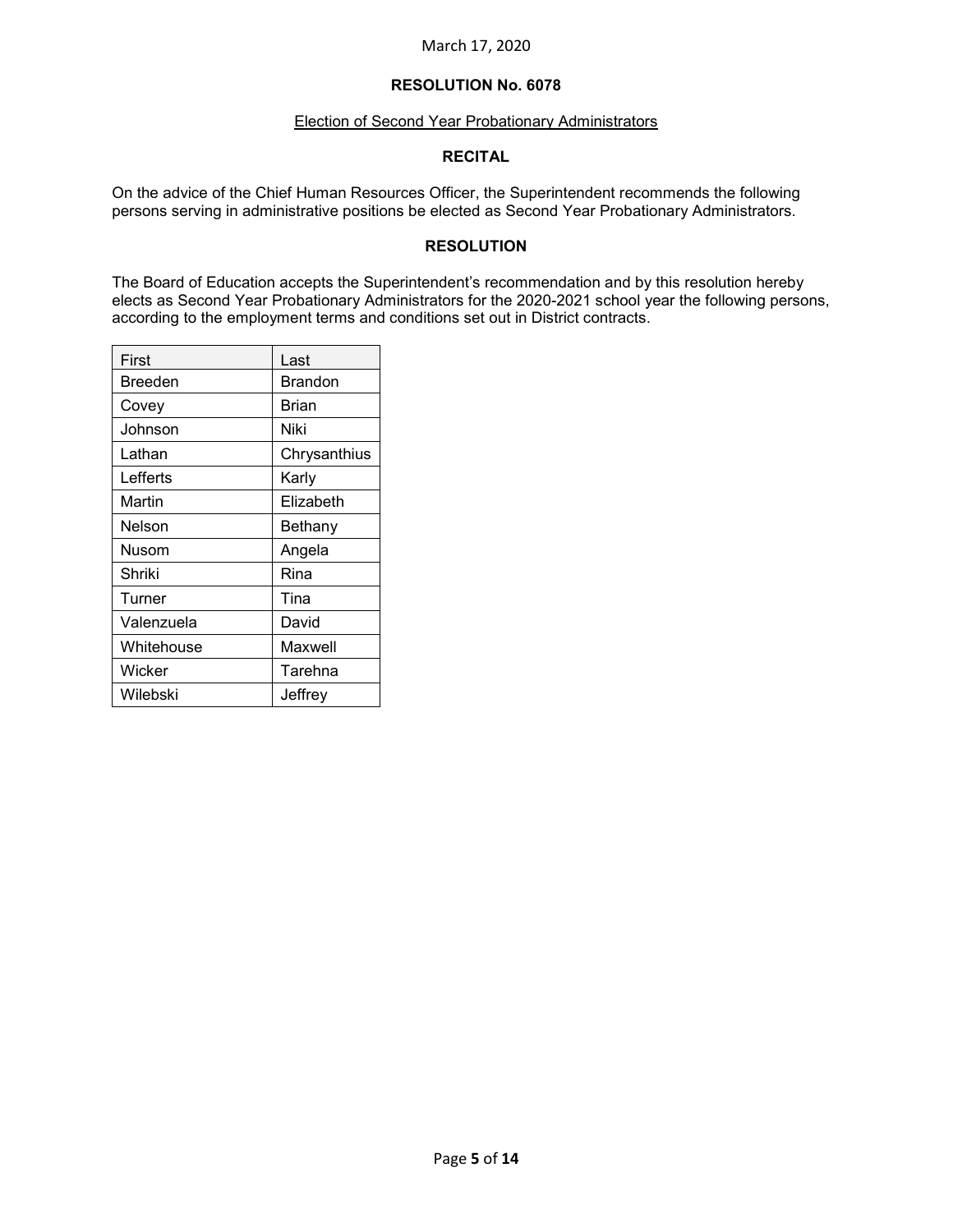#### Election of Third Year Probationary Administrators

### **RECITAL**

On the advice of the Chief Human Resources Officer, the Superintendent recommends the following persons serving in administrative positions be elected as Third Year Probationary Administrators.

## **RESOLUTION**

The Board of Education accepts the Superintendent's recommendation and by this resolution hereby elects as Third Year Probationary Administrators for the 2020-2021 school year the following persons, according to the employment terms and conditions set out in District contracts.

| First                     | Last     | Last                   | First     |
|---------------------------|----------|------------------------|-----------|
| Last                      | First    | McGee                  | James     |
| Allen                     | Lauraine | Melvin                 | John      |
| Arnold                    | Tonya    | <b>Mitacek</b>         | Joseph    |
| <b>Brayson</b>            | Kristen  | Mize                   | Kristeen  |
| <b>Bryant</b>             | Anjene   | Montelongo             | Naomi     |
| <b>Burns</b>              | Scott    | Murray                 | Catherine |
| <b>Bustamante-Jenkins</b> | Angela   | Patterson              | Mary      |
| Cogan                     | Daniel   | Pickett                | Alix      |
| Cruz                      | Angelica | Santiago De<br>Vasquez | Keyla     |
| Curley                    | Patricia | Schlag                 | Gretchen  |
| Erdman                    | Jeffrey  | Smith                  | Linda     |
| Fish                      | Sarah    | Smith                  | Richard   |
| Green-Mitchell            | Aaron    | Velazquez              | Alma      |
| Howard                    | Kristina | Wadkins                | JoAnn     |
| Kappes-Levine             | Nicole   | Waltrip                | Sarah     |
| Kramer                    | Ethan    | Wilson-Cooper          | Chandra   |
| Lo                        | Jeremy   | Withycombe             | Jenny     |
| Marchyok                  | Terry    | Yoder-Corvi            | Stephanie |
| Mateja                    | Alayna   |                        |           |
| <b>McCarter</b>           | Megan    |                        |           |
|                           |          |                        |           |

| Last          | First     |
|---------------|-----------|
| McGee         | James     |
| Melvin        | John      |
| Mitacek       | Joseph    |
| Mize          | Kristeen  |
| Montelongo    | Naomi     |
| Murray        | Catherine |
| Patterson     | Mary      |
| Pickett       | Alix      |
| Santiago De   | Keyla     |
| Vasquez       |           |
| Schlag        | Gretchen  |
| Smith         | Linda     |
| Smith         | Richard   |
| Velazquez     | Alma      |
| Wadkins       | JoAnn     |
| Waltrip       | Sarah     |
| Wilson-Cooper | Chandra   |
| Withycombe    | Jenny     |
| Yoder-Corvi   | Stephanie |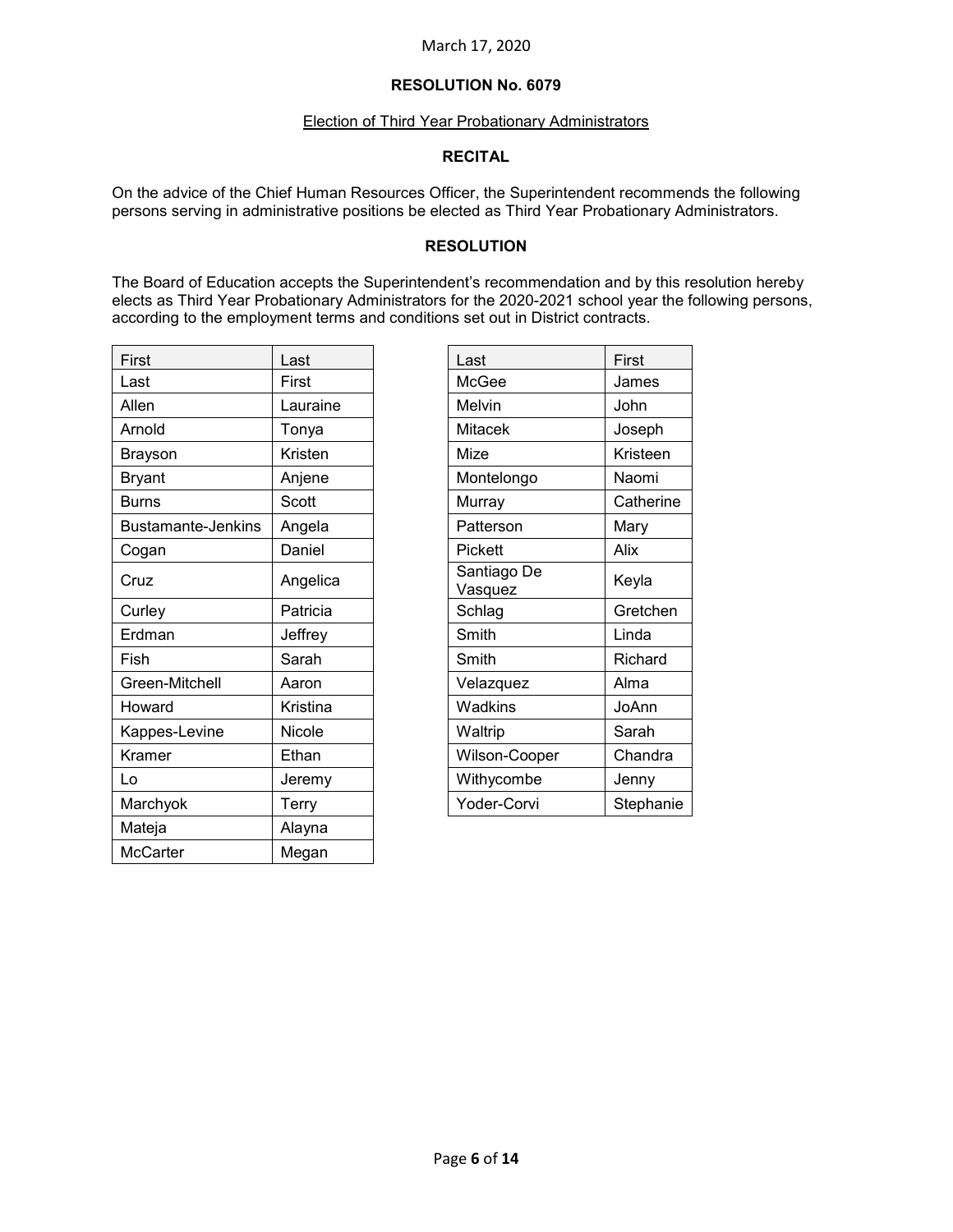#### Election of Contract Administrators

#### **RECITAL**

On the advice of the Chief Human Resources Officer, the Superintendent recommends the following probationary administrators, who have been employed as regularly appointed administrators for three successive school years, be elected as Contract Administrators.

## **RESOLUTION**

The Board of Education accepts the Superintendent's recommendation and by this resolution hereby elects the following persons as Contract Administrators and issues a new three-year contract according to the employment terms and conditions set out in District contracts.

| Last            | First   |
|-----------------|---------|
| Aguirre         | BG      |
| <b>Breaker</b>  | Jason   |
| Davis           | Robbie  |
| Gianotti        | Maria   |
| Gregoricka      | Gary    |
| Hawking         | Lisa    |
| Jackson         | Natasha |
| Keating         | Sean    |
| Munoz           | Myrna   |
| Munoz Nabielski | Risa    |
| Pierce-Cummings | Laura   |
| Slaughter       | Amy     |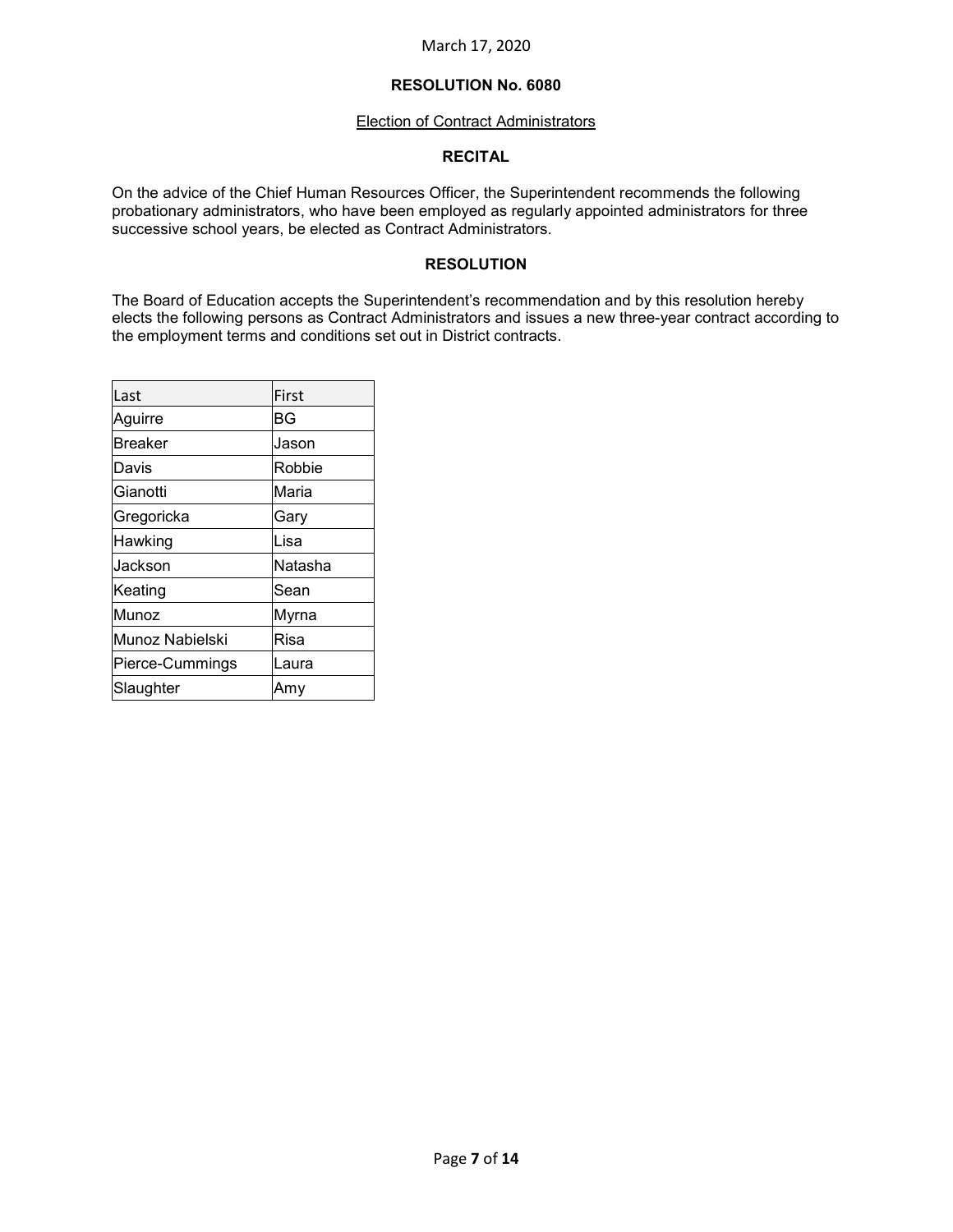#### Contract Extension for Administrators

#### **RECITAL**

On the advice of the Chief Human Resources Officer, the Superintendent recommends that the employment contracts of the contract administrators listed below be extended.

#### **RESOLUTION**

The Board of Education accepts the Superintendent's recommendation and by this resolution hereby extends the employment contracts of the following persons according to the employment terms and conditions set out in District contracts.

| Last                      | First          | Last          | First         |
|---------------------------|----------------|---------------|---------------|
| Adams                     | Allison        | Harold        | Jane          |
| Armendariz                | Debora         | Herms         | Nalota        |
| Bacon                     | Michael        | Holm          | David         |
| <b>Bailey</b>             | Karen          | Hristic       | Filip         |
| <b>Berg</b>               | Eryn           | James         | Cheryl        |
| <b>Berry</b>              | Rebecca        | Jeans         | Jonathan      |
| Boyer                     | Keylah         | Johnson       | Seth          |
| <b>Brewer</b>             | Cleann         | Johnson       | <b>Travis</b> |
| <b>Bryant</b>             | Jill           | Karsten       | Kristy        |
| <b>Burns</b>              | Christopher    | Keefer        | Benjamin      |
| Carbone                   | Jeandre        | Keller        | Benjamin      |
| Cardona                   | Isaac          | Kinnersley    | Cherie        |
| Chargualaf                | Satrina        | Kleiner       | Amy           |
| Crabtree                  | Gregory        | Kosmala       | Susan         |
| Eide                      | Matthew        | Kruger        | Diana         |
| <b>Fast Buffalo Horse</b> | Lorna          | LaFramboise   | Michael       |
| Flamoe                    | Sabrina        | Lewis         | Christopher   |
| Fox                       | <b>Brenda</b>  | Loveland      | James         |
| Froehlich                 | Deanne         | Mahlum        | Elizabeth     |
| Garrido                   | Celina         | McMillen      | Alicia        |
| Gerber                    | Amber          | <b>Miles</b>  | Darryl        |
| Glasgow                   | Emily          | Newlyn        | Lisa          |
| Goldstein                 | Matthew        | O'Daniel      | Thelina       |
| Gwynn                     | Pamela         | Page          | Lauren        |
| Pakseresht                | Kaveh          | <b>Skyles</b> | Adam          |
| Parman                    | Kristan        | Sun           | Regina        |
| Pearson                   | <b>Bradley</b> | Swingen       | Cynthia       |
| Peeler                    | Jeffrey        | Van Der Wolf  | Pamela        |
| Robertson                 | <b>Blake</b>   | Vawter        | Julie         |
| Roepel                    | Jason          | Vimegnon      | Harriette     |
| Roepel                    | Jason          | Walker        | Kevin         |
| Roletto                   | Gina Elisa     | Wall          | Scott         |
|                           |                |               |               |

| Last           | First         |
|----------------|---------------|
| Harold         | Jane          |
| Herms          | Nalota        |
| Holm           | David         |
| <b>Hristic</b> | Filip         |
| James          | Cheryl        |
| Jeans          | Jonathan      |
| Johnson        | Seth          |
| Johnson        | <b>Travis</b> |
| Karsten        | Kristy        |
| Keefer         | Benjamin      |
| Keller         | Benjamin      |
| Kinnersley     | Cherie        |
| Kleiner        | Amy           |
| Kosmala        | Susan         |
| Kruger         | Diana         |
| LaFramboise    | Michael       |
| Lewis          | Christopher   |
| Loveland       | James         |
| Mahlum         | Elizabeth     |
| McMillen       | Alicia        |
| <b>Miles</b>   | Darryl        |
| Newlyn         | Lisa          |
| O'Daniel       | Thelina       |
| Page           | Lauren        |
| <b>Skyles</b>  | Adam          |
| Sun            | Regina        |
| Swingen        | Cynthia       |
| Van Der Wolf   | Pamela        |
| Vawter         | Julie         |
| Vimegnon       | Harriette     |
| Walker         | Kevin         |
| Wall           | Scott         |

Page **8** of **14**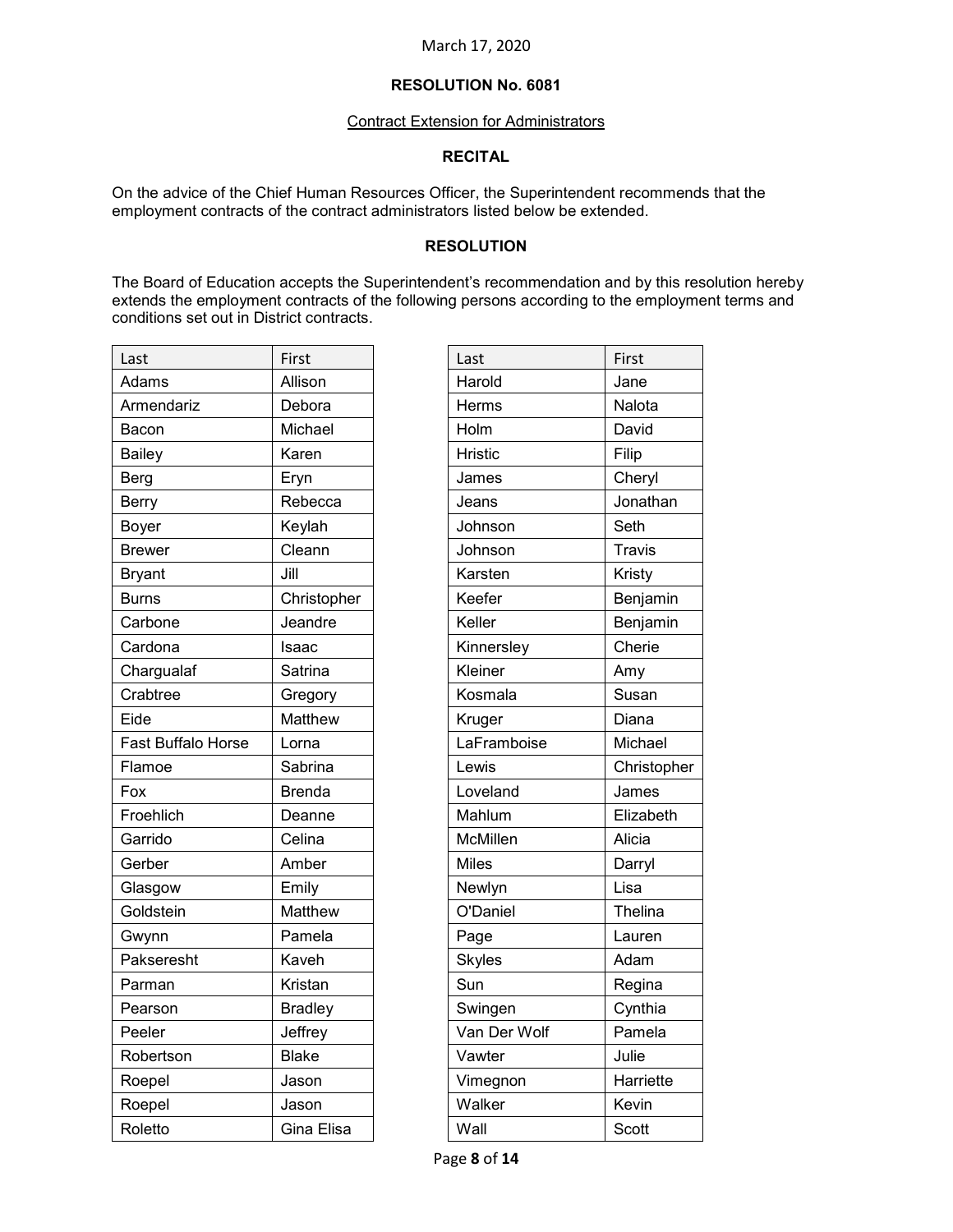| Sackrider  | Regina   | Williams | Karmin |
|------------|----------|----------|--------|
| Last       | First    | Last     | First  |
| Sandilands | Mark     | Williams | Reiko  |
| Last       | First    | Last     | First  |
| Seidel     | Teresa   | Wood     | Lavell |
| Self       | Denise   | Young    | Ronald |
| Silas      | Shaunice | Zabel    | Sarah  |
| Skelly     | Claire   | Zeller   | Joshua |

| Williams | Karmin |
|----------|--------|
| Last     | First  |
| Williams | Reiko  |
| Last     | First  |
| Wood     | Lavell |
| Young    | Ronald |
| Zabel    | Sarah  |
| Zeller   | Joshua |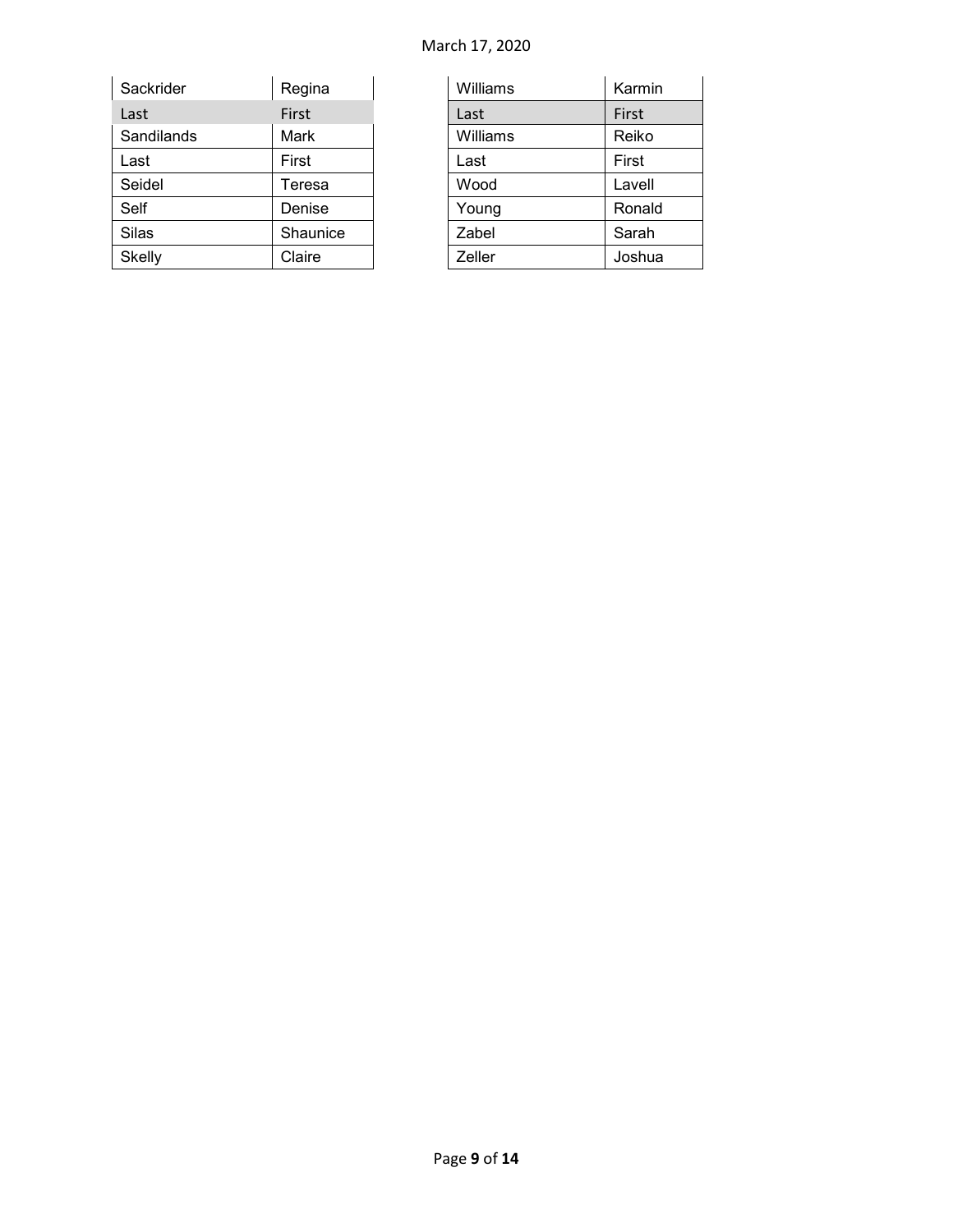# **RESOLUTION No. 6082**

## Approval of Head Start Policy Council Recommendation

# **RECITALS**

- 1. Federal requirements call for the Governing Board of a Head Start program to approve recommendations for the program.
- 2. The Board of Directors for Portland Public Schools serves as the Governing Board for the PPS Head Start Program.
- 3. Portland Public Schools Policy Council recommends the approval of the annual report

# **RESOLUTION**

The Board of Directors for Portland Public Schools, School District No. 1J, Multnomah County, Oregon, approves the Head Start Policy Council recommendations as stated above.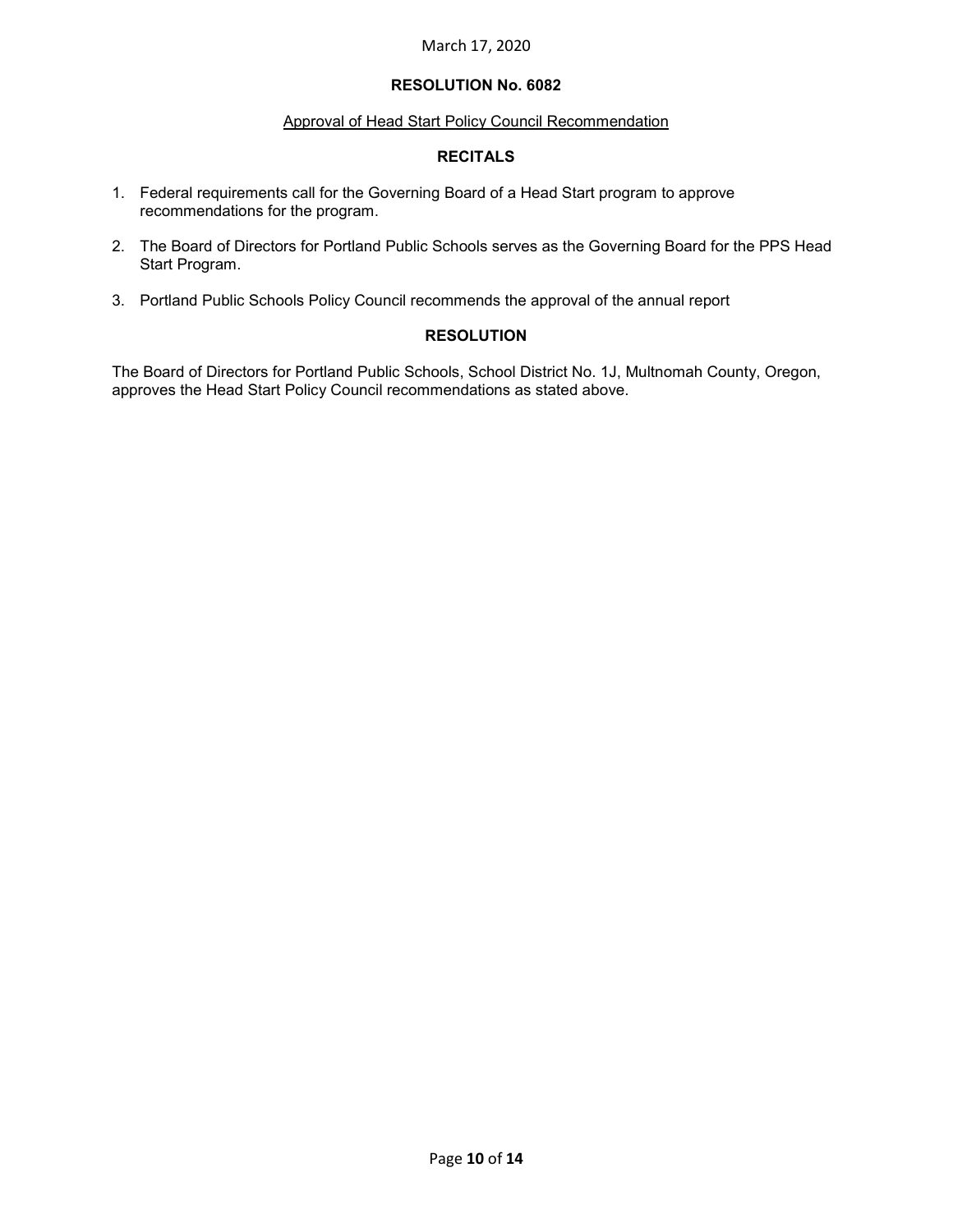# **RESOLUTION No. 6083**

### Resolution to Approve 4.20.042-P Diploma Requirements Policy

# **RECITALS**

- A. In March and May 2019, the State Board of Education made changes to the Essential Skills Assessment for English Language Learners to allow ELL students to demonstrate proficiency in all required Essential Skills in the student's language of origin.
- B. The policy was also amended to incorporate additional statutory requirements that the District has had in place but had not been reflected in the policy.
- C. The revised policy had its first reading before the Board on February 25, 2020. Since its public posting, there have been no public comments made regarding the amendments.

# **RESOLUTION**

The Board of Education hereby votes to approve 4.20.042-P Diploma Requirements Policy.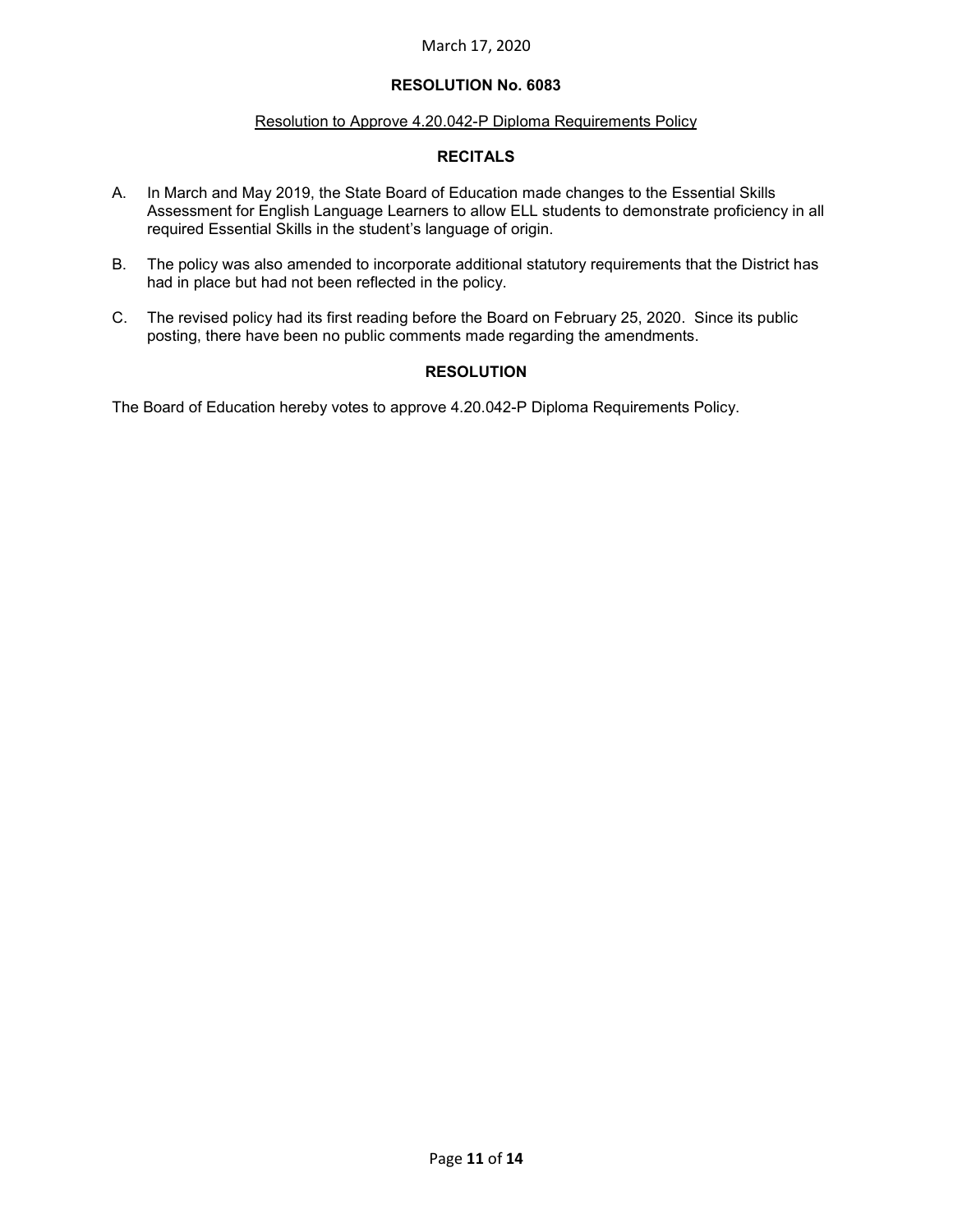# **RESOLUTION No. 6084**

#### 2020-21 Standard Inter-District Student Transfers

## **RECITALS**

- A. State law requires district school boards to decide each year whether to participate in the standard inter-district transfer process, including:
	- 1. The maximum number of resident students, if any, who will be released to schools in other district,
	- 2. The maximum number of non-resident students, if any, who will be accepted for enrollment in district schools,
	- 3. The priorities that will apply in a random lottery, in the event that there are more requests than maximum number of slots for releases or approvals, and
	- 4. The length of time that agreements will be in effect for non-resident students who transfer into district school.
- B. More than 1,300 PPS students this year are residents of other districts, comprising approximately 3% of district enrollment. Nearly 400 of these students will need to receive standard inter-district transfers in order to remain in PPS schools next year.
- C. For the 2020-21 school year, Superintendent Guerrero recommends the PPS Board of Directors approve the following plan for accepting students into PPS through the standard inter-district transfer process:
	- An unlimited number of students will be allowed to transfer into PPS if they apply by September 1, 2020 and meet at least one of the following priorities:
		- i. Students who had a legal change of residence out of the PPS boundary during the past year will be allowed to remain enrolled at their current PPS schools.
		- ii. Students who have siblings already enrolled in PPS will be accepted, so long as space is available at the requested schools.
		- iii. Students who have reached the highest grade of their current PPS schools and wish to continue at the next school level (such as elementary to middle school or middle to high school), so long as space is available at the requested schools.
	- Additionally, up to 100 students who do not qualify for any of the above priorities will be admitted to PPS, so long as space is available at the requested schools.
		- i. If there are more applicants than slots a random number will be used as a tiebreaker.
	- New transfers would last through the highest grade of the approved school.
- D. Superintendent Guerrero recommends the PPS Board of Directors approve the following plan for releasing PPS resident students to schools in other district through the standard inter-district transfer process:
	- An unlimited number of students will be released out of PPS if they apply by September 1, 2020 and meet at least one of the following priorities:
		- i. Students who had a legal change of residence into the PPS boundary during the past year will be released from PPS in order to remain enrolled in their current districts.
		- ii. Students not yet enrolled in a different district will be released from PPS if they have siblings enrolled in their requested districts during the 2019-20 school year who will remain enrolled during 2020-21.
	- In accordance with state law, releases to other districts remain in effect through  $12<sup>th</sup>$  grade.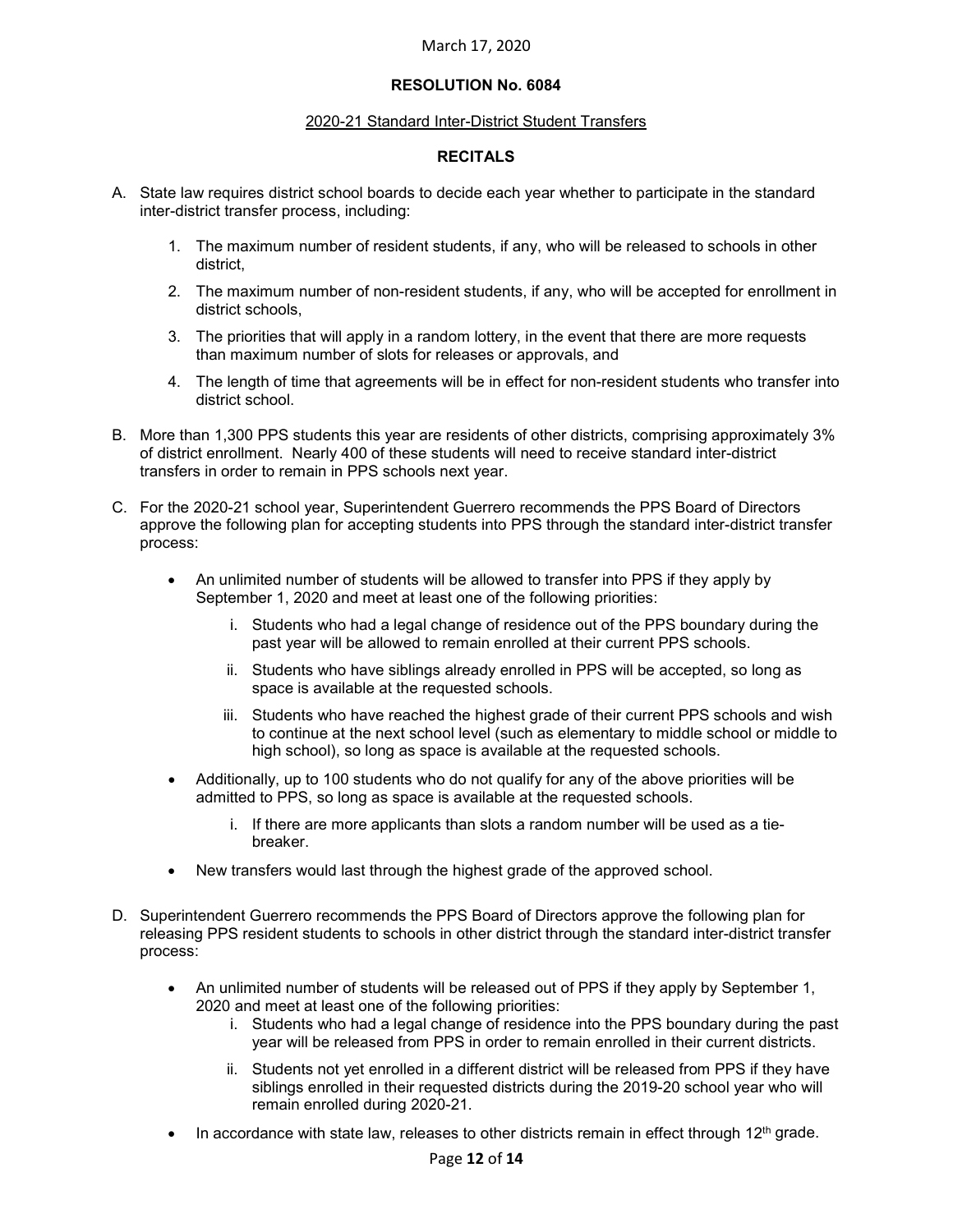- No transfer slots are allocated for resident students who do not meet the above criteria.
- E. Superintendent Guerrero directs staff to develop timelines and procedures to assist families with successfully participating in the standard inter-district transfer request process.

# **RESOLUTION**

The Board of Directors for Portland Public Schools hereby accepts the Superintendent's recommendation for accepting non-resident students into PPS schools and releasing PPS resident students to other districts.